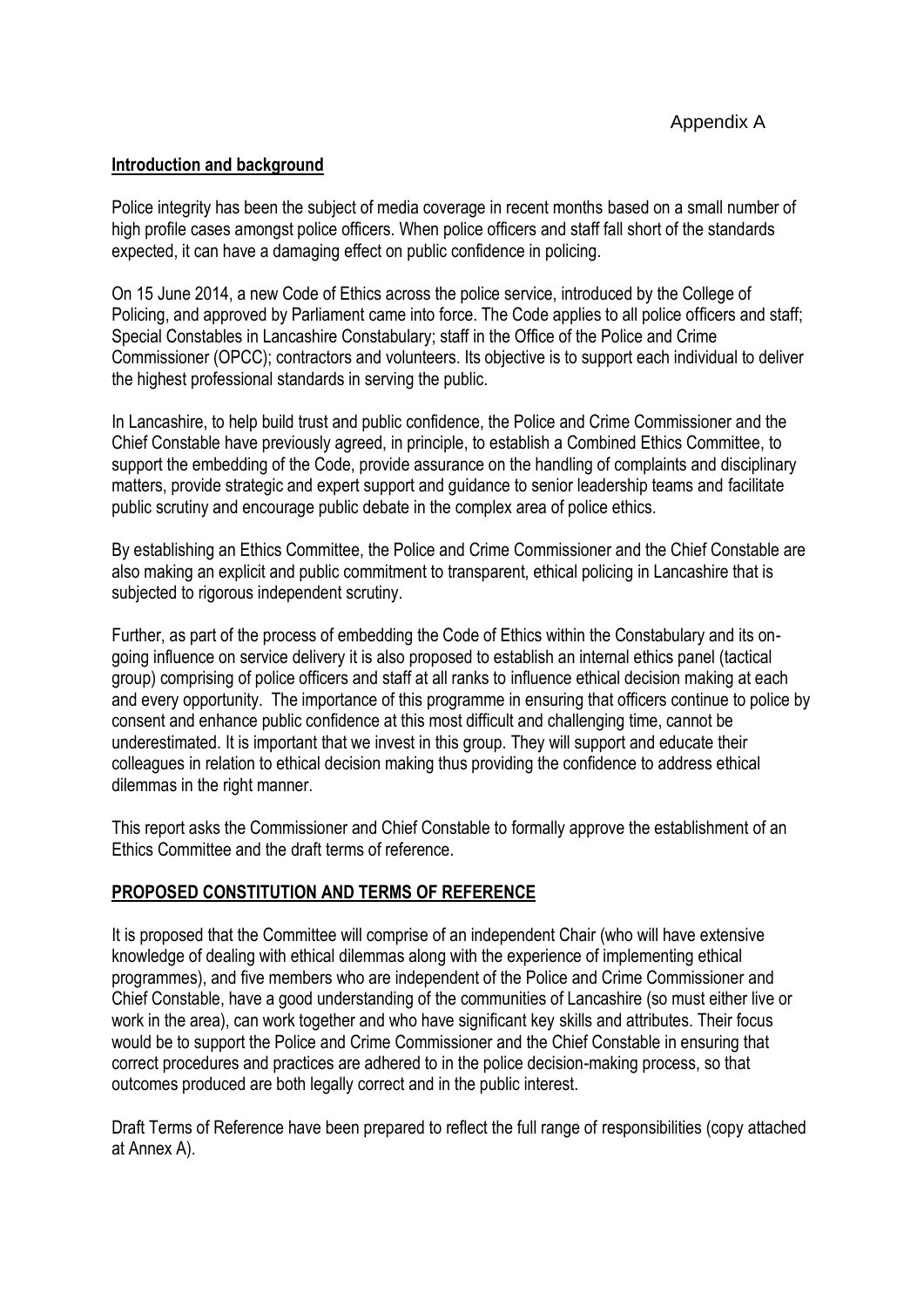The committee will meet four times a year, but members may be required to be available outside the times of the formal meetings. Candidates who are successful at interview will be required to provide references and will be subject to further checks, including criminal vetting.

The Head of Professional Standards (Constabulary) and the PCC's legal adviser / monitoring officer will be required to attend each meeting of the Committee.

### **Proposed Timetable**

Appoint Chair: November 2014 Applications open: 8 November 2014 Applications close: 30 November 2014 Interviews: dates in January 2015 The committee's first meeting is likely to be in early March 2015

### **Administration**

It is suggested that the administration of the Ethics Committee should be independent of the Constabulary. Therefore, in the short term this function would be undertaken by the OPCC and would be considered as part the review of the OPCC.

### **Financial Comments**

- As part of the process of embedding the Code of Ethics within the Constabulary and its ongoing influence on service delivery the Constabulary is also seeking approval for £20K for the training and delivery of the ethics programme from within the Transition Reserve.
- The ongoing costs of related training will be met from the Constabulary budget.
- Recruitment expenses will be met from within the PCC budget.
- Allowances and expenses will be met from within the PCC budget. It is proposed that Committee members will be paid an allowance and the initial term of office will be two years. Committee members will receive an annual allowance of £1,000 *(£1,500 for the chair)* and an attendance allowance of £211.50 for a full day or £104.50 for four hours or less. The attendance allowance is in line with that paid to the Members of the Audit Committee.
- PCC liability insurance will extend to cover members of the Combined Ethics Committee as they are working for the PCC (within a predefined role), in terms of discharging their duties.

## **Consultation**

The Chair of the Combined Audit Committee has been consulted and supports the proposal.

## **Equality Comments**

The Commissioner's team will be mindful of the need to ensure that due regard is given to the equality duties when undertaking the recruitment processes.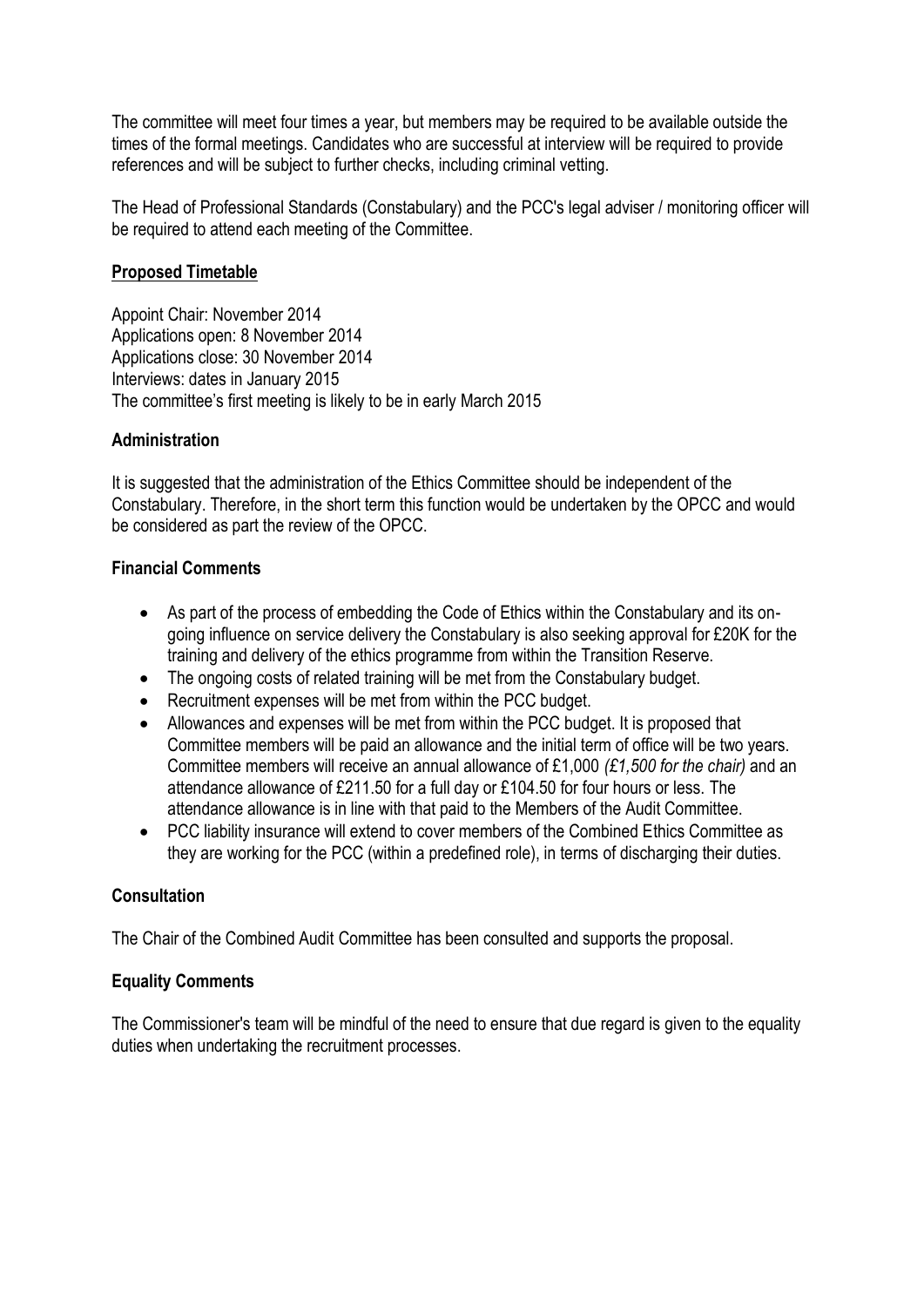# **COMBINED ETHICS COMMITTEE –PROPOSED TERMS OF REFERENCE**

### Purpose

The Combined Ethics Committee is responsible for enhancing trust and confidence in the ethical governance and actions of Lancashire Constabulary and the Office of the Police and Crime Commissioner. Responsibility is both internal and external in focus and may include representation from strategic partners.

#### **It will discharge responsibilities by;**

- Promoting the highest standards of ethical conduct.
- Provide a focus for education into ethical issues.
- Providing a source of support to others.
- Support compliance with organisational values.
- Promote confidence in the community.

#### **Responsibilities**

- 1) To advise the Commissioner and the Chief Constable on the effectiveness of the embedding of the Code of Ethics and its on-going influence on service delivery.
- 2) To advise the Commissioner and the Chief Constable on the progression of a transparent ethical framework.
- 3) To evaluate regular and structured reviews of:-
	- the handling of public complaints, misconduct and grievances to commend best practice, to identify necessary organisational learning and to report any irregularities to the Commissioner and the Chief Constable so they may take appropriate action;
	- anti-fraud and corruption arrangements, including whistleblowing policies and their operation in the OPCC and the Constabulary;
	- registers of interests, gifts and hospitality, expenses and scheduled information as required by Government under the transparency agenda.
- 4) To receive reports on Chief Officer standards of integrity, prior to consideration by the Commissioner; (i.e. the Chief Constable, Deputy Chief Constable, Assistant Chief Constables, Chief Executive, and Chief Finance Officers)
- 5) To consider any ethical matters referred by the Commissioner or by the Chief Constable and influence change to policy.
- 6) To receive reports from and make recommendations in response to the Commissioner's Monitoring Officer in the event of the Commissioner or his staff committing or proposing to act unlawfully.
- 7) To receive reviews from Her Majesty's Inspector of Constabulary (HMIC), the Independent Police Complaints Commission (IPCC) and any other relevant review body, which include ethical issues relevant to the Constabulary or the